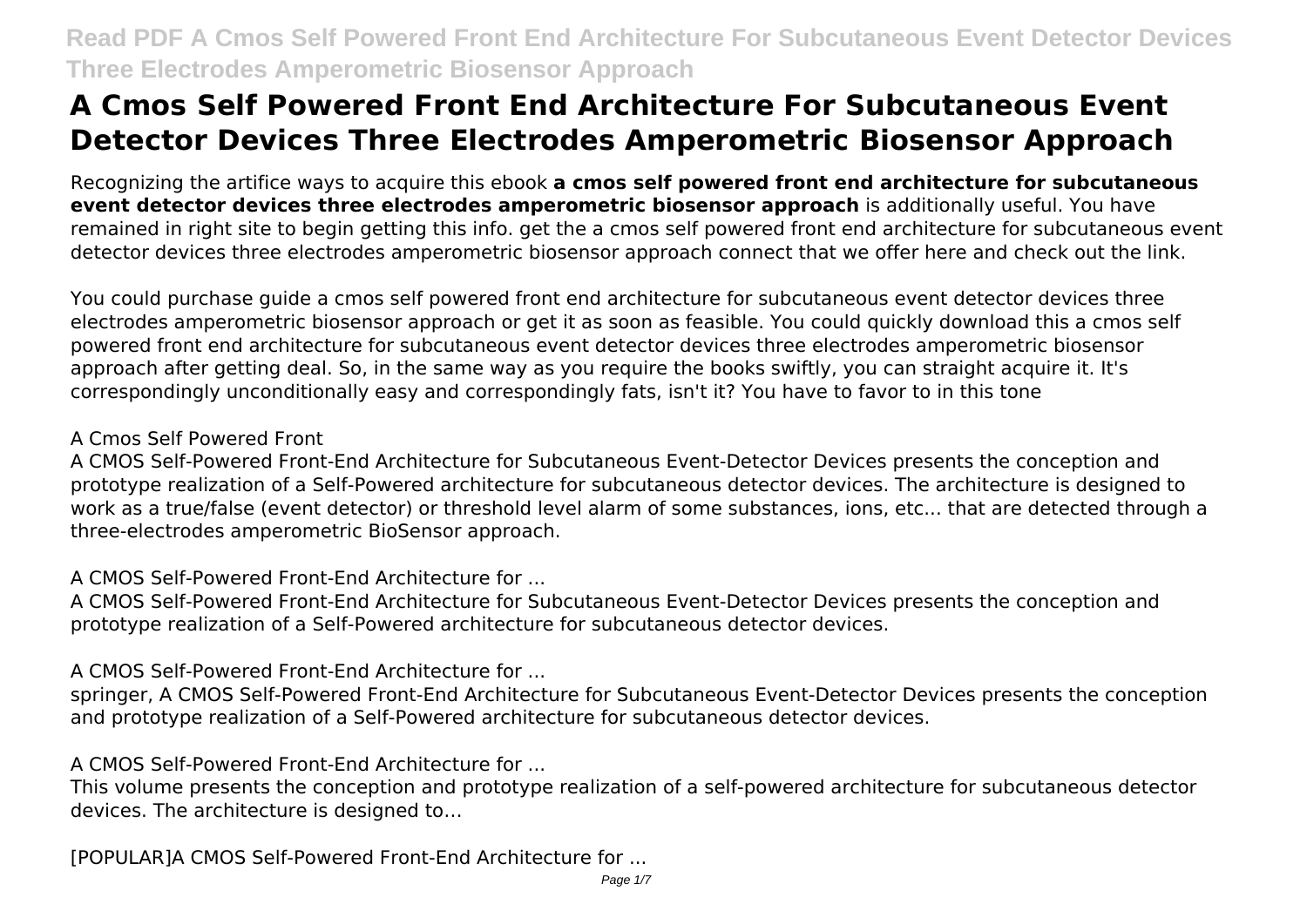A CMOS Self-Powered Front-End Architecture for Subcutaneous Event-Detector Devices Three-Electrodes Amperometric Biosensor Approach - CMOS Self-Powered Front-End Architecture for Subcutaneous

A CMOS Self-Powered Front-End Architecture for ...

A CMOS Self-Powered Front-End Architecture for Subcutaneous Event-Detector Devices Colomer-Farrarons, Jordi; Miribel-Català, Pere Lluís; Abstract. Publication: A CMOS Self-Powered Front-End Architecture for Subcutaneous Event-Detector Devices: Three-Electrodes Amperometric Biosensor Approach ...

A CMOS Self-Powered Front-End Architecture for ...

A CMOS Self-Powered Front-End Architecture for Subcutaneous Event-Detector Devices presents the conception and prototype realization of a Self-Powered architecture for subcutaneous detector devices. The architecture is designed to work as a true/false (event detector) or threshold level alarm of some substances, ions, etc... that are detected through a three-electrodes amperometric BioSensor approach.

A CMOS Self-Powered Front-End Architecture for ...

The development of IoT requires sensors with a significant autonomy. Among them, cameras play a major role for many applications. Today some battery-powered cameras offer at the best several weeks/months of autonomy. The goal of our project is to design and manufacture a first prototype of a fully self-powered camera. By eliminating the need for...

Self-powered autonomous CMOS camera (SPACC) - ATTRACT Project

A CMOS Selfpowered Frontend Architecture for Subcutaneous Eventdetector Devices Posted June 27th 2020 at 23:23 by kuso . A CMOS Self-Powered Front-End Architecture for Subcutaneous ...

A CMOS Self-Powered Front-End Architecture for Subcutaneous

A CMOS Self-Powered Front-End Architecture for Subcutaneous Event-Detector Devices | SpringerLink. کی یرامعم اب تردق . اب هدش همجرت .springerlink | - - Event یاههاگتسد یارب یرامعم نیرخآ - CMOS Self

A CMOS Self-Powered Front-End Architecture for ...

This chapter describes the design and conception of the Self-Powered CMOS Front-End Architecture for a Biomedical Subcutaneous Device. The entire architecture is presented in detail as well as the powering and communication through the inductive link.

CMOS Front-End Architecture for In-vivo Biomedical ... Get this from a library! A CMOS Self-Powered Front-End Architecture for Subcutaneous Event-Detector Devices : Three-Page 2/7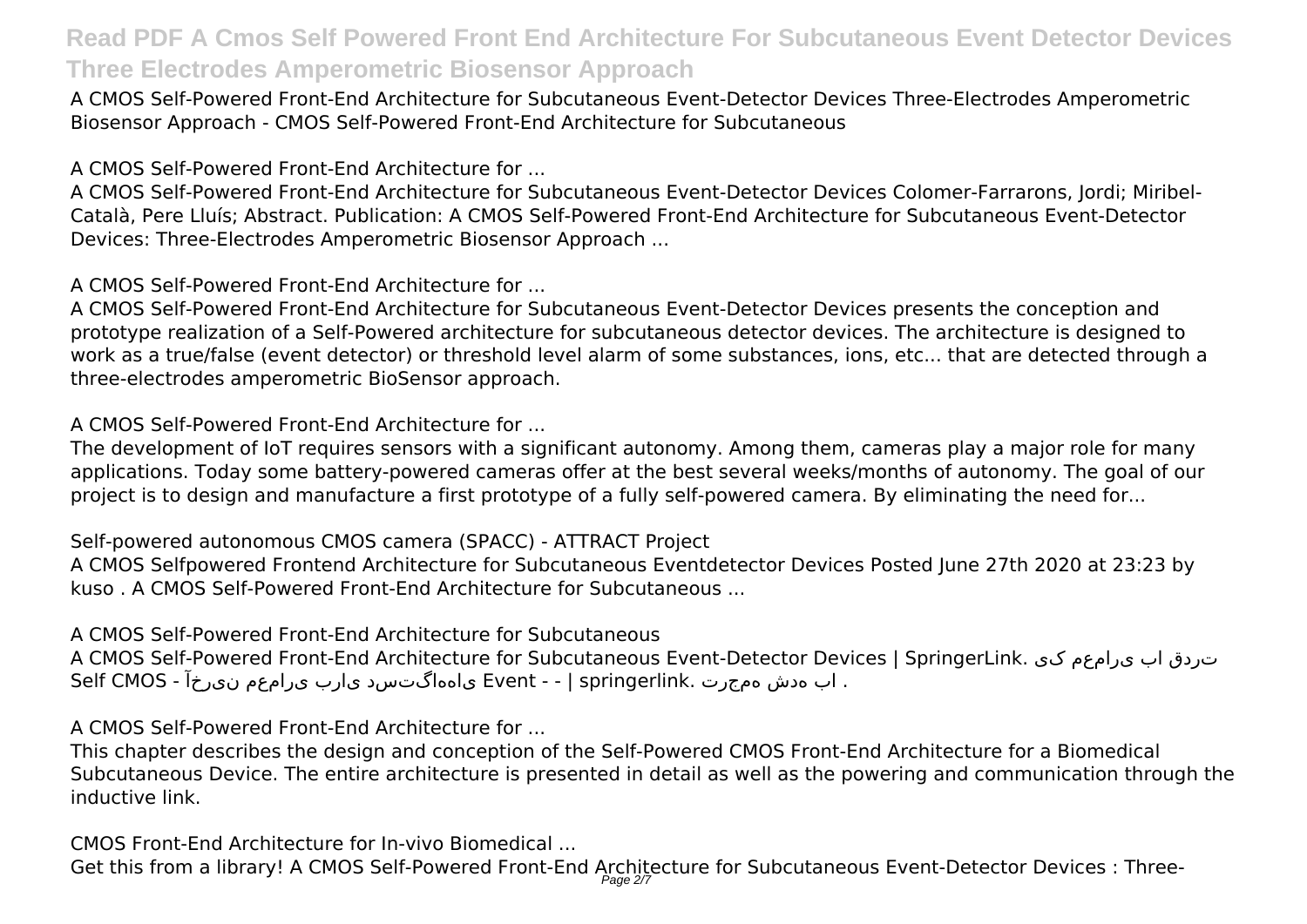Electrodes Amperometric Biosensor Approach. [Jordi Colomer-Farrarons; Pere Lluís Miribel-Català]

A CMOS Self-Powered Front-End Architecture for ...

A CMOS Self-Powered Front-End Architecture for Subcutaneous Event-Detector Devices Three-Electrodes Amperometric Biosensor Approach Posted By roto on 01.11.2020 A CMOS Self-Powered Front-End Architecture for Subcutaneous

A CMOS Self-Powered Front-End Architecture for ...

A 0.5 V 68 nW ECG Monitoring Analog Front-End for - MDPI ... Posted on 28.10.2020 By libi. A CMOS Self-Powered Front-End Architecture for Subcutaneous ...

A 0.5 V 68 nW ECG Monitoring Analog Front-End for - MDPI ...

Sep 02, 2020 cmos technology for ic biosensor and applications multi labs on single chip mloc Posted By David BaldacciMedia Publishing TEXT ID f8088562 Online PDF Ebook Epub Library this is the first time a fully integrated polysi nw cmos biosensor has shown feasibilities in clinical diagnosis related biomarker detections in serum samples therefore this developed technology paves the way

20 Best Book Cmos Technology For Ic Biosensor And ...

a cmos self powered front end architecture for subcutaneous event detector devices three electrodes amperometric biosensor approach cmos self powered front end architecture for subcutaneous 30 Silicon On Sapphire Circuits And Systems Sensor And

101+ Read Book Cmos Technology For Ic Biosensor And ...

Aug 29, 2020 cmos technology for ic biosensor and applications multi labs on single chip mloc Posted By Zane GreyLibrary TEXT ID f8088562 Online PDF Ebook Epub Library CMOS TECHNOLOGY FOR IC BIOSENSOR AND APPLICATIONS MULTI LABS ON

10 Best Printed Cmos Technology For Ic Biosensor And ...

Cmos Technology For Ic Biosensor And Applications Multi buy cmos technology for ic biosensor and applications multi labs on single chip mloc on amazoncom free shipping on qualified orders. Sep 01, 2020 cmos technology for ic biosensor and applications multi labs on single chip mloc Posted By Ann M. MartinMedia

A CMOS Self-Powered Front-End Architecture for Subcutaneous Event-Detector Devices presents the conception and prototype realization of a Self-Powered architecture for subcutaneous detector devices. The architecture is designed to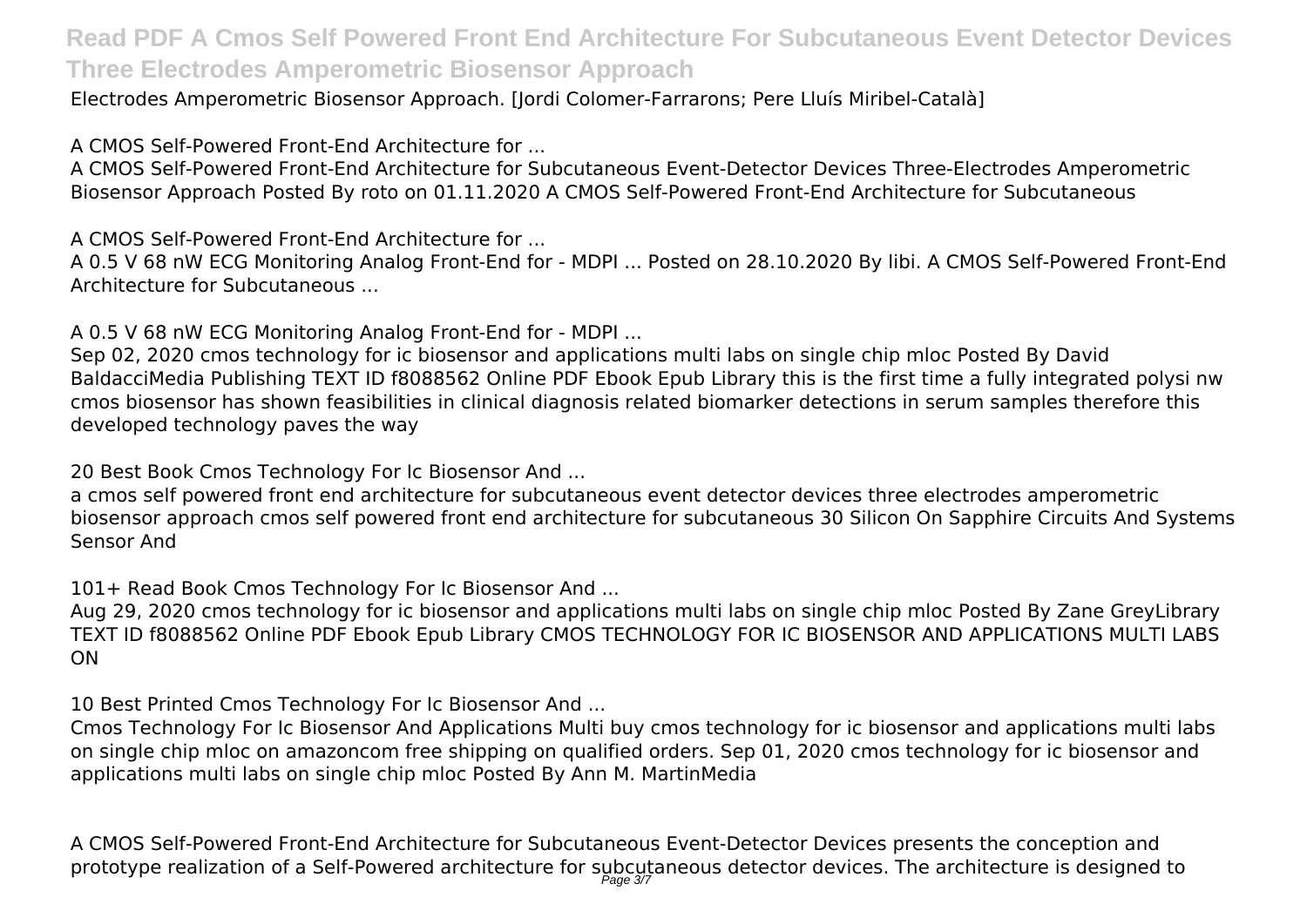work as a true/false (event detector) or threshold level alarm of some substances, ions, etc... that are detected through a three-electrodes amperometric BioSensor approach. The device is envisaged as a Low-Power subcutaneous implantable application powered by an inductive link, one emitter antenna at the external side of the skin and the receiver antenna under the skin. The sensor is controlled with a Potentiostat circuit and then, a post-processing unit detects the desired levels and activates the transmission via a backscattering method by the inductive link. All the instrumentation, except the power module, is implemented in the so called BioChip. Following the idea of the powering link to harvest energy of the magnetic induced link at the implanted device, a Multi-Harvesting Power Chip (MHPC) has been also designed.

Microsystems technologies have found their way into an impressive variety of applications, from mobile phones, computers, and displays to smart grids, electric cars, and space shuttles. This multidisciplinary field of research extends the current capabilities of standard integrated circuits in terms of materials and designs and complements them by creating innovative components and smaller systems that require lower power consumption and display better performance. Novel Advances in Microsystems Technologies and their Applications delves into the state of the art and the applications of microsystems and microelectronics-related technologies. Featuring contributions by academic and industrial researchers from around the world, this book: Examines organic and flexible electronics, from polymer solar cell to flexible interconnects for the cointegration of micro-electromechanical systems (MEMS) with complementary metal oxide semiconductors (CMOS) Discusses imaging and display technologies, including MEMS technology in reflective displays, the fabrication of thin-film transistors on glass substrates, and new techniques to display and quickly transmit high-quality images Explores sensor technologies for sensing electrical currents and temperature, monitoring structural health and critical industrial processes, and more Covers biomedical microsystems, including biosensors, point-of-care devices, neural stimulation and recording, and ultralow-power biomedical systems Written for researchers, engineers, and graduate students in electrical and biomedical engineering, this book reviews groundbreaking technology, trends, and applications in microelectronics. Its coverage of the latest research serves as a source of inspiration for anyone interested in further developing microsystems technologies and creating new applications.

For decades, people have searched for ways to harvest energy from natural sources. Lately, a desire to address the issue of global warming and climate change has popularized solar or photovoltaic technology, while piezoelectric technology is being developed to power handheld devices without batteries, and thermoelectric technology is being explored to convert wasted heat, such as in automobile engine combustion, into electricity. Featuring contributions from international researchers in both academics and industry, Energy Harvesting with Functional Materials and Microsystems explains the growing field of energy harvesting from a materials and device perspective, with resulting technologies capable of enabling low-power implantable sensors or a large-scale electrical grid. In addition to the design, implementation, and components of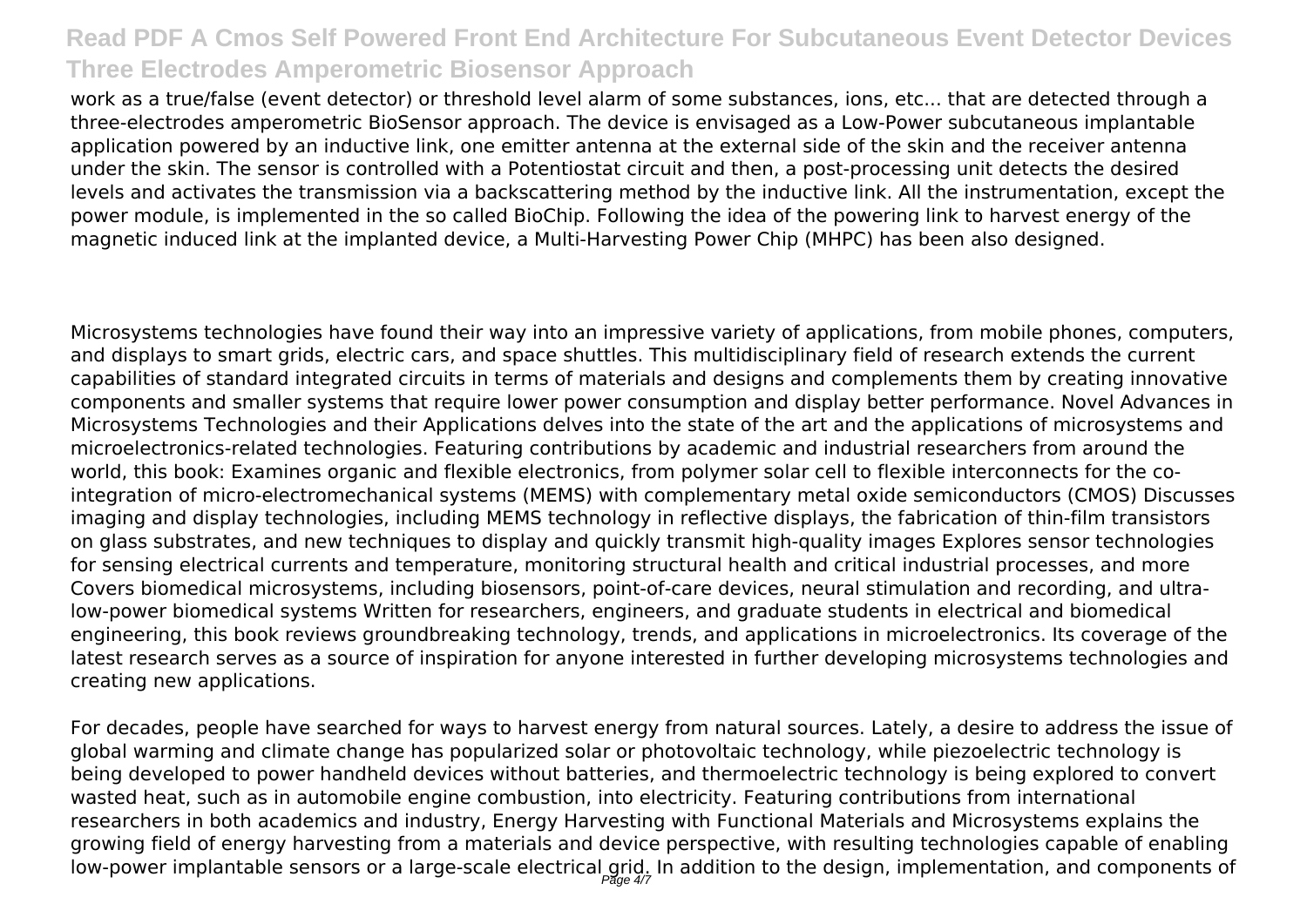energy-efficient electronics, the book covers current advances in energy-harvesting materials and technology, including: High-efficiency solar technologies with lower cost than existing silicon-based photovoltaics Novel piezoelectric technologies utilizing mechanical energy from vibrations and pressure The ability to harness thermal energy and temperature profiles with thermoelectric materials Whether you're a practicing engineer, academician, graduate student, or entrepreneur looking to invest in energy-harvesting devices, this book is your complete guide to fundamental materials and applied microsystems for energy harvesting.

Sensor technologies and applications are evolving rapidly driven by the demand for new sensors for monitoring and diagnostic purposes to enable improvements in human health and safety. Simultaneously, sensors are required to consume less power, be autonomous, cost less, and be connected by the Internet of Things. New sensor technologies are being developed to fulfill these needs. This book reviews the latest developments in sensor technology and gives the reader an overview of the state-of-the-art in key areas, such as sensors for diagnostics and monitoring. Features Provides an overview of sensor technologies for monitoring and diagnostics applications. Presents state-of-the-art developments in selected topics for sensors that can be used for monitoring and diagnostics in future healthcare, structural monitoring, and smart environment applications. Features contributions from leading international experts in both industry and academia. Explores application areas that include medical diagnostics and screening, health monitoring, smart textiles, and structural monitoring.

As biosensors comprise a prospective alternative to traditional chemical analyses, enabling fast on- and in-line measurements with sufficient selectivity, the field is expanding rapidly and is offering new ideas and developments every day. This book aims to cover the present state of the art in the biosensor technology and introduce the general aspects of biosensor- based techniques and methods. The book consists of 13 chapters by 44 authors and is divided into 3 sections, focused on bio-recognition techniques, signal transduction methods and signal analysis.

Prolonged life expectancy along with the increasing complexity of medicine and health services raises health costs worldwide dramatically. Whilst the smart health concept has much potential to support the concept of the emerging P4-medicine (preventive, participatory, predictive, and personalized), such high-tech medicine produces large amounts of high-dimensional, weakly-structured data sets and massive amounts of unstructured information. All these technological approaches along with "big data" are turning the medical sciences into a data-intensive science. To keep pace with the growing amounts of complex data, smart hospital approaches are a commandment of the future, necessitating context aware computing along with advanced interaction paradigms in new physical-digital ecosystems. The very successful synergistic combination of methodologies and approaches from Human-Computer Interaction (HCI) and Knowledge Discovery and Data Mining (KDD) offers ideal conditions for the vision to support human intelligence with machine learning. The papers selected for this volume focus on hot topics in smart health; they discuss open problems and future challenges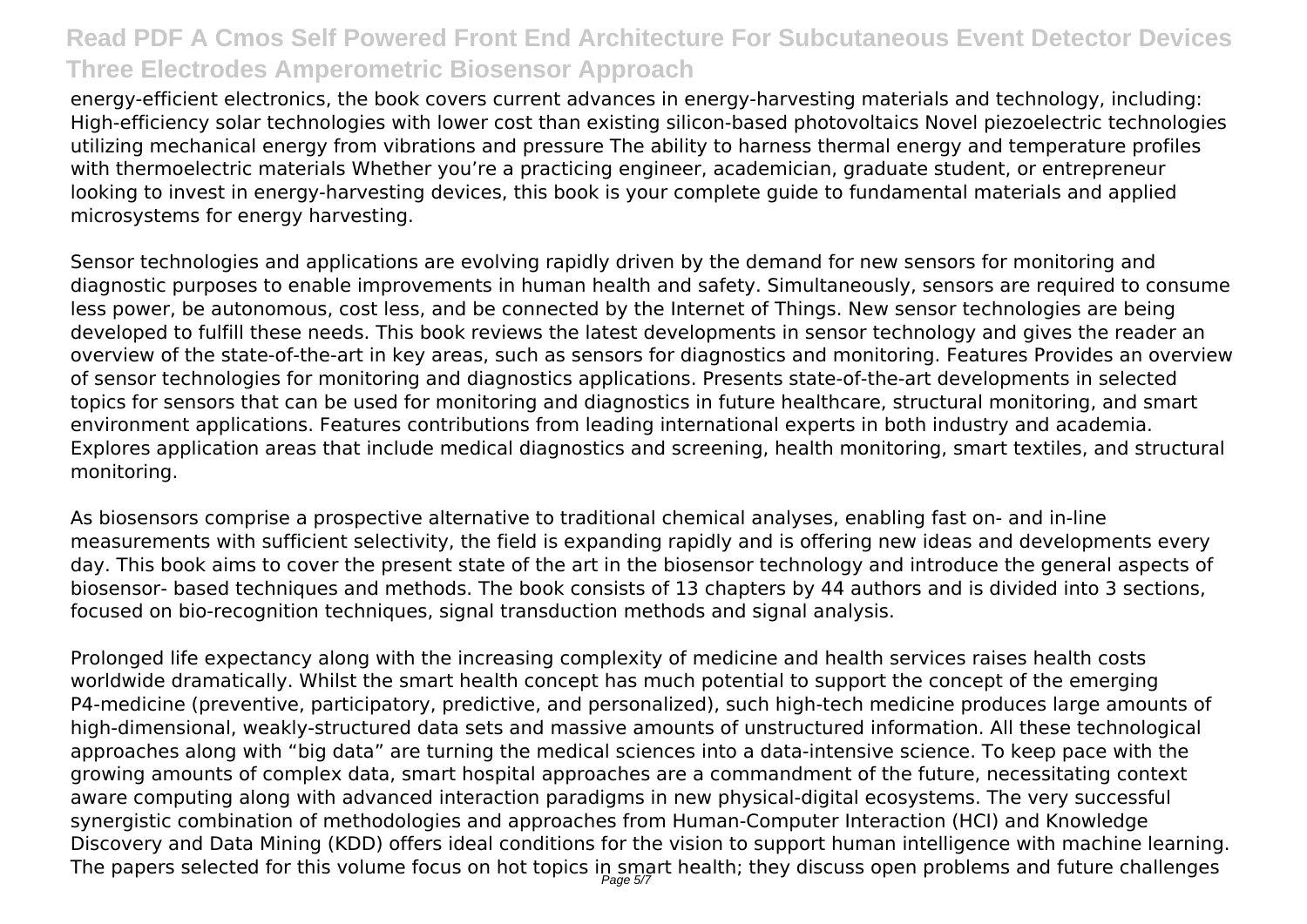in order to provide a research agenda to stimulate further research and progress.

Micro- and Nanotechnology Enabled Applications for Portable Miniaturized Analytical Systems outlines the basic principles of miniaturized analytical devices, such as spectrometric, separation, imaging and electrochemical miniaturized instruments. Concepts such as smartphone-enabled miniaturized detection systems and micro/nanomachines are also reviewed. Subsequent chapters explore the emerging application of these mobile devices for miniaturized analysis in various fields, including medicine and biomedicine, environmental chemistry, food chemistry, and forensic chemistry. This is an important reference source for materials scientists and engineers wanting to understand how miniaturization techniques are being used to create a range of efficient, sustainable electronic and optical devices. Miniaturization describes the concept of manufacturing increasingly smaller mechanical, optical, and electronic products and devices. These smaller instruments can be used to produce micro- and nanoscale components required for analytical procedures. A variety of micro/nanoscale materials have been synthesized and used in analytical procedures, such as sensing materials, sorbents, adsorbents, catalysts, and reactors. The miniaturization of analytical instruments can be applied to the different steps of analytical procedures, such as sample preparation, analytical separation, and detection, reducing the total cost of manufacturing the instruments and the needed reagents and organic solvents. Outlines how miniaturization techniques can be used to create new optical and electronic micro- and nanodevices Explores major application areas, including biomedicine, environmental science and security Assesses the major challenges of using miniaturization techniques

The book presents the conception and realization of a pervasive electronic architecture for electrochemical applications, focusing on electronic instrumentation design and device development, particularly in electrochemical Point-of-Care and Lab-on-a-Chip devices, covering examples based on amperometric (DC) and impedance detection (AC) techniques. The presented electronics combine tailored front-end instrumentation and back-end data post-processing, enabling applications in different areas, and across a variety of techniques, analytes, transducers and environments. It addresses how the electronics are designed and implemented with special interest in the flow process: starting from electronic circuits and electrochemical biosensor design to a final validation and implementation for specific applications. Similarly, other important aspects are discussed throughout the book, such as electrochemical techniques, different analytes, targets, electronics reliability and robustness. The book also describes the use of the presented electronics in different electrochemical applications through some examples: instantaneous and non-destructive cellular monitoring and portable glucose monitoring device. Moreover, the book aims to introduce a comprehensive approach to electronic circuits, techniques and electrochemical sensors in POC devices to a general audience of students in biomedical and electronics engineering, scientists, and engineers.

Here the renowned editor Evgeny Katz has chosen contributions that cover a wide range of examples and issues in implantable bioelectronics, resulting in an excellent overyiew of the topic. The various implants covered include biosensoric